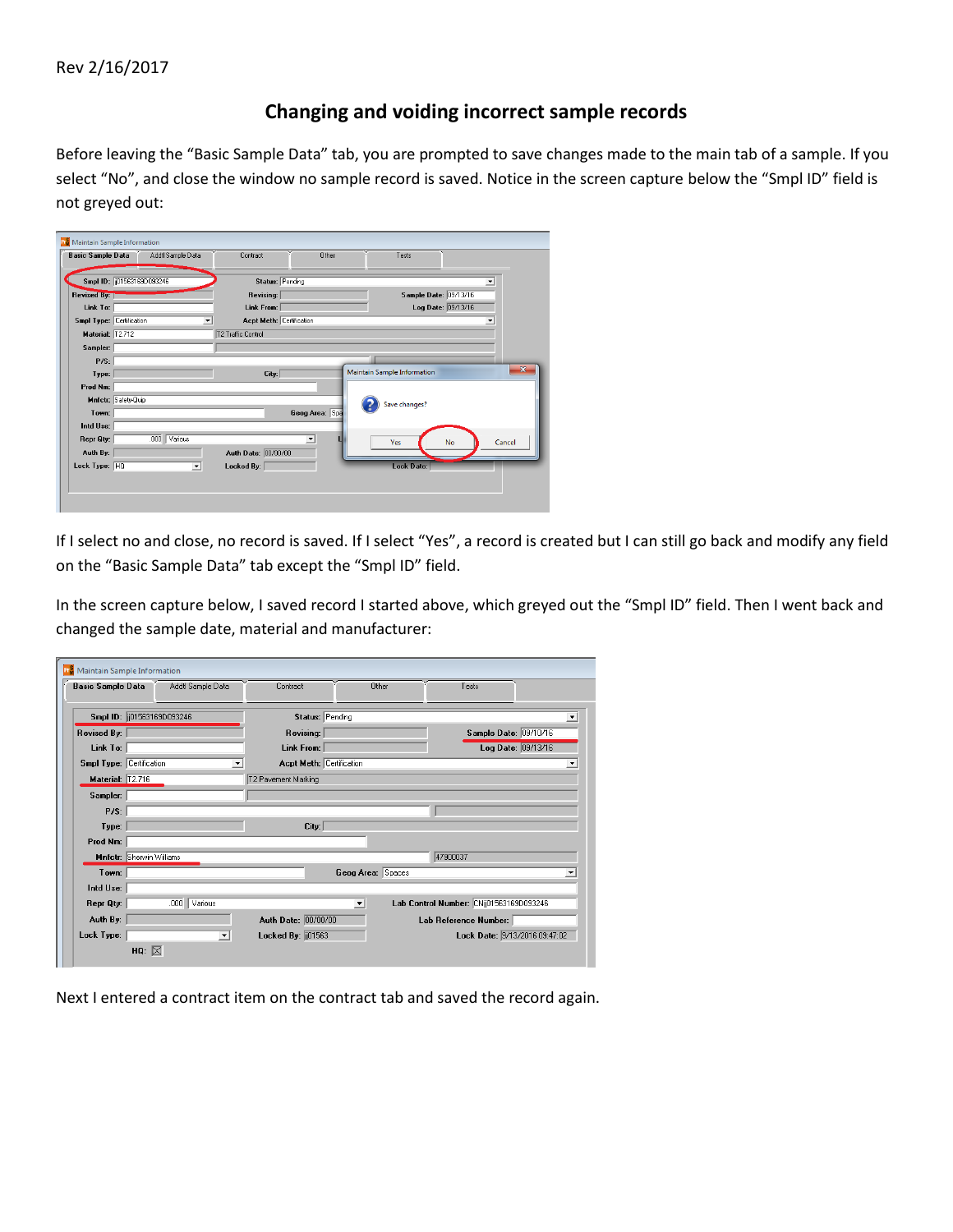| Basic Sample Data           | Addtl Sample Data |           | Contract                     |           | Other                          |           | Tests                                              |              |                            |    |
|-----------------------------|-------------------|-----------|------------------------------|-----------|--------------------------------|-----------|----------------------------------------------------|--------------|----------------------------|----|
| ii01563169D093246<br>Sample |                   |           |                              |           |                                |           |                                                    |              |                            |    |
| <b>Contract ID</b>          | Project           | Line      | Proposal<br>Item Line Number |           | Item Code Fed State<br>Pri Nbr | Matri Otv | <b>Cont Est</b> Represented Material<br><b>Otv</b> | Unit         | Reported Sati<br>Matri Qty | м. |
| <b>TRNING</b>               | 67004-3213-14     | 1620 1620 |                              | 716-04.06 | STP-84(9)                      | 1.000     |                                                    | 1000 Various | 0.000                      |    |

At this point I am still able to return to the main tab and change info. If I change the Material code, the data on the contract tab is removed. I changed to T2.801 and added the correct item to the Contract tab in the screen capture below:

| Maintain Sample Information |                   |             |                                |                     |         |           |                                      |      |                       |        |
|-----------------------------|-------------------|-------------|--------------------------------|---------------------|---------|-----------|--------------------------------------|------|-----------------------|--------|
| Basic Sample Data           | Addtl Sample Data |             |                                | Contract            | Other   |           | Tests                                |      |                       |        |
| Sample                      | ii01563169D093246 |             |                                |                     |         |           |                                      |      |                       |        |
| <b>Contract ID</b>          | Project           | <b>Line</b> | Proposal<br><b>Line Number</b> | Item Code Fed State |         |           | <b>Cont Est</b> Represented Material |      | Reported<br>Matri Otv | - Sati |
|                             |                   | <b>Item</b> |                                |                     | Pri Nbr | Matri Qtv | <b>Q</b> tv                          | Unit |                       | м      |

I then moved to the "Other" tab and selected the destination lab and saved the record again.

| Maintain Sample Information |                   |          |                                     |         |  |  |  |  |  |
|-----------------------------|-------------------|----------|-------------------------------------|---------|--|--|--|--|--|
| Basic Sample Data           | Addtl Sample Data | Contract | <b>Other</b>                        | l ests. |  |  |  |  |  |
|                             |                   |          |                                     |         |  |  |  |  |  |
| ii01563169D093246<br>Sample |                   |          |                                     |         |  |  |  |  |  |
| Type                        |                   | ID       | <b>Description</b>                  |         |  |  |  |  |  |
| ation Lab                   |                   |          | <b>DEST - TDOT T2 Certification</b> |         |  |  |  |  |  |
|                             |                   |          |                                     |         |  |  |  |  |  |
|                             |                   |          |                                     |         |  |  |  |  |  |

Even at this point I can still return to the main tab and change any data I need to as long as I plan to send it to this same lab.

If I want to use this sample for a different material going to a different lab, I can delete the destination lab using the delete icon:



I can then return to any previous tab and modify data: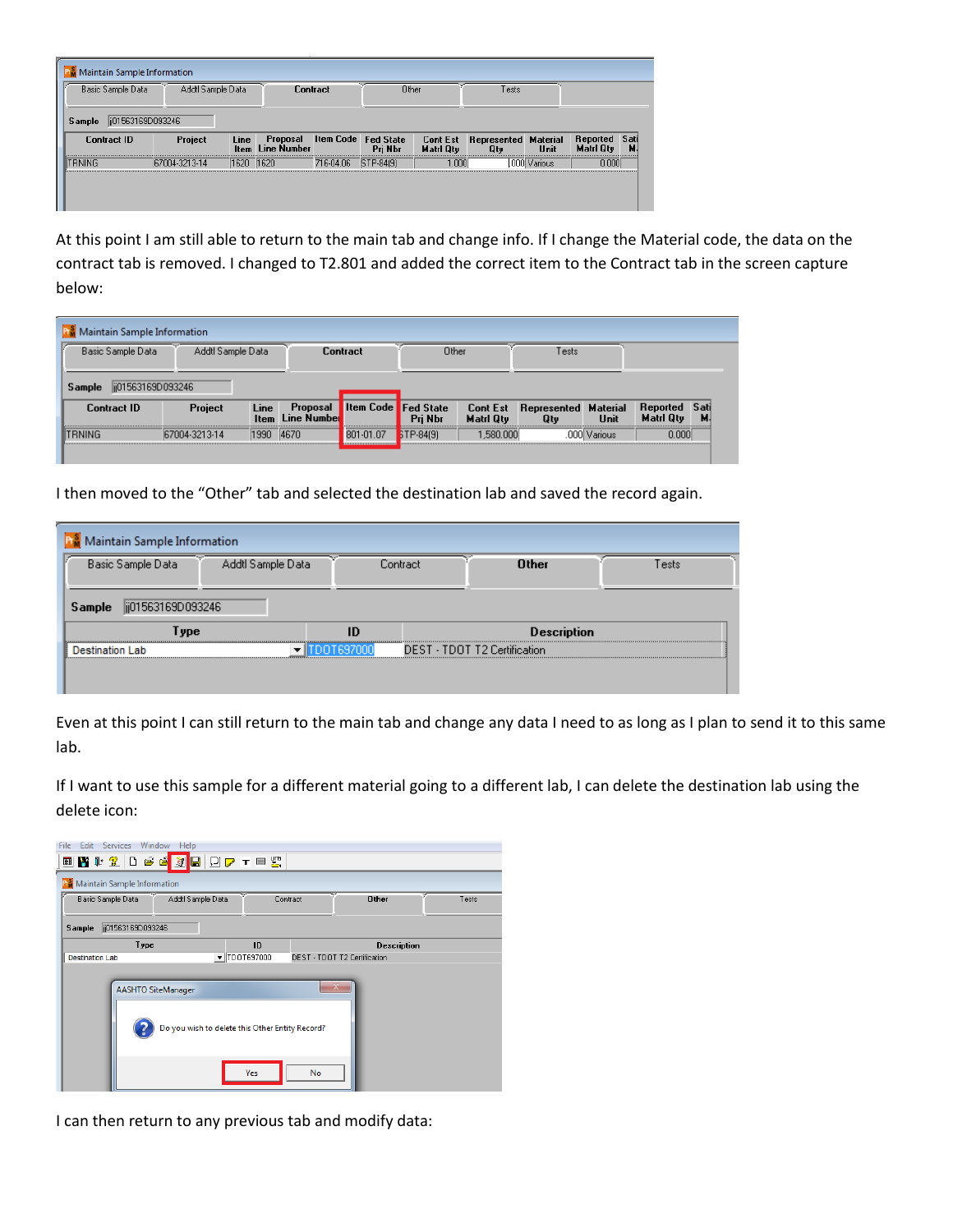| <b>Basic Sample Data</b>  | Addtl Sample Data                                 | Contract                       | Other                    | Tests                                   |                          |
|---------------------------|---------------------------------------------------|--------------------------------|--------------------------|-----------------------------------------|--------------------------|
|                           | Smpl ID: ((01563169D093246)                       | Status: Pending                |                          |                                         | $\overline{\phantom{a}}$ |
| <b>Revised By:</b>        |                                                   | Revising:                      |                          | Sample Date: 09/01/16                   |                          |
| Link To:                  |                                                   | Link From:                     |                          |                                         | Log Date: 09/13/16       |
| <b>Smpl Type: Quality</b> |                                                   | <b>Acpt Meth: Acceptance</b>   |                          |                                         | $\blacktriangledown$     |
|                           | Material: 903.01.001                              | Fine Aggregate (Natural Sand)  |                          |                                         |                          |
| Sampler:                  |                                                   |                                |                          |                                         |                          |
|                           | P/S: Standard Construction - Millington Aggregate |                                |                          | 47900043                                |                          |
|                           | Type: Producer/Supplier                           |                                | City: Cordova            |                                         |                          |
| Prod Nm:                  |                                                   |                                |                          |                                         |                          |
| Mnfctr:                   |                                                   |                                |                          |                                         |                          |
| Town:                     |                                                   |                                | Geog Area: Spaces        |                                         |                          |
| Intd Use:                 |                                                   |                                |                          |                                         |                          |
| Repr Qty:                 | .000 Ton                                          |                                | $\overline{\phantom{a}}$ | Lab Control Number: CNij01563169D093246 |                          |
| Auth By:                  |                                                   | Auth Date: 00/00/00            |                          | Lab Reference Number:                   |                          |
| Lock Type: No Lock        | $\blacktriangledown$                              | Locked By: $\overline{101563}$ |                          | Lock Date: 9/13/2016 09:47:02           |                          |
|                           | HQ: $\boxtimes$                                   |                                |                          |                                         |                          |

Once tests are linked to the sample, the sample status is changed to "Logged". At this point I am no longer able to change material code or sample type and acceptance method. P/S, manufacturer & contract data can still be modified if needed.

| <b>Basic Sample Data</b>  | Addtl Sample Data                       | Contract                      | Other             | Tests                                   |  |
|---------------------------|-----------------------------------------|-------------------------------|-------------------|-----------------------------------------|--|
|                           | Smpl ID: ((01563169D093246)             | Status: Logged                |                   |                                         |  |
| <b>Revised By:</b>        |                                         | Revising:                     |                   | Sample Date: 09/01/16                   |  |
| Link To:                  |                                         | Link From:                    |                   | Log Date: 09/13/16                      |  |
| <b>Smpl Type: Quality</b> |                                         | <b>Acpt Meth: Acceptance</b>  |                   |                                         |  |
| Material: 903.01.001      |                                         | Fine Aggregate (Natural Sand) |                   |                                         |  |
| Sampler:                  |                                         |                               |                   |                                         |  |
|                           | P/S: Ruleman Sand and Gravel - Brighton |                               |                   | 48400005                                |  |
|                           | Type: Producer/Supplier                 | City: Bells                   |                   |                                         |  |
| Prod Nm:                  |                                         |                               |                   |                                         |  |
| Mnfctr:                   |                                         |                               |                   |                                         |  |
| Town:                     |                                         |                               | Geog Area: Spaces |                                         |  |
| Intd Use:                 |                                         |                               |                   |                                         |  |
| Repr Qty:                 | $.000$ Ton                              |                               | ▾╎                | Lab Control Number: CNij01563169D093246 |  |
| Auth By:                  |                                         | Auth Date: 00/00/00           |                   | Lab Reference Number:                   |  |
| Lock Type:                | $\blacktriangledown$                    | Locked By: [101563]           |                   | Lock Date: 9/13/2016 09:47:02           |  |

The exception is T2 material code samples. Once tests are linked to them, the status is changed to "Complete". In order to make any changes to these samples, you must "Unauthorize" the sample. To do this, open the sample record, then while on the "Basic Sample Data" tab, select "Services" then "Unauthorize":

|                       | سيبت                                                  |                  |                   |       |       |
|-----------------------|-------------------------------------------------------|------------------|-------------------|-------|-------|
| Edi<br>File           | Services <sup>1</sup><br><b>Window</b><br><b>Help</b> |                  |                   |       |       |
| P I<br>$\blacksquare$ | <b>Remarks</b>                                        | $Ctrl + Alt + R$ |                   |       |       |
| Mainta                | <b>Attachments</b>                                    |                  |                   |       |       |
| <b>Basic 9</b>        | <b>Process Status</b>                                 |                  | Iontract          | Other | Tests |
|                       | Antibonian                                            | Ctrl+Shift+Z     |                   |       |       |
| S <sub>II</sub>       | Unauthorize                                           | Ctrl+Shift+U     | Status: Completed |       |       |
| Revise                | <b>Revise</b>                                         | Ctrl+Shift+I     | Revising:         |       | Sam   |
| Lir                   | <b>Void Sample</b>                                    | Ctrl+Alt+V       | Link From:        |       |       |